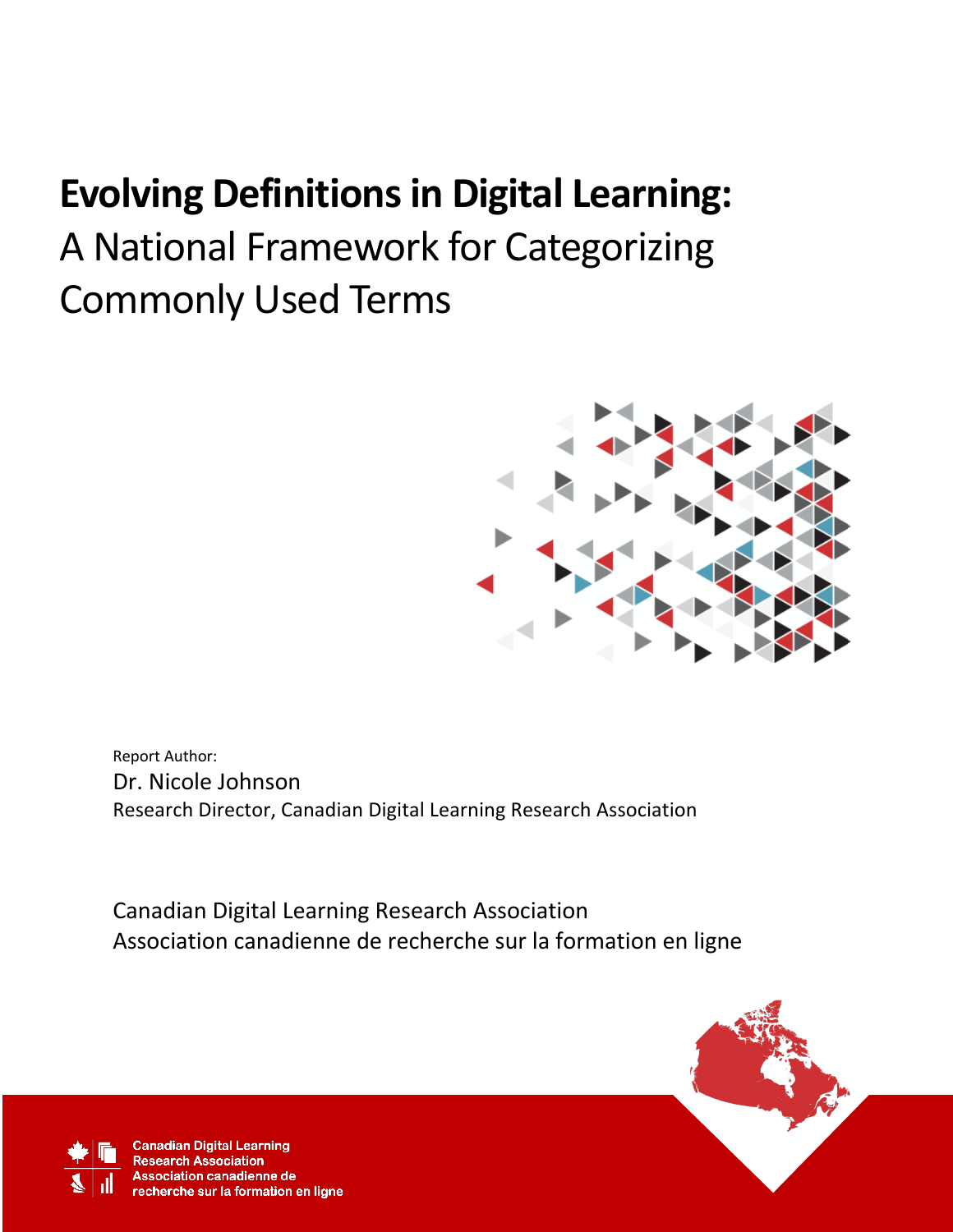

**Canadian Digital Learning Research Association** Association canadienne de recherche sur la formation en ligne

# **ACKNOWLEDGEMENTS**

This report builds upon several years of research conducted by the Canadian Digital Learning Research Association (CDLRA). Our team first put forth a proposed set of definitions related to digital learning in the 2018 National Report (available at www.cdlra-acrfl.ca/publications). Since that time, we have continued to investigate how institutions are defining terms such as online learning, distance learning, remote learning, and hybrid learning through qualitative interviews with senior administrators and consultations with provincial and national organizations and working groups. The *2021 National Survey of Online and Digital Learning* asked institutions to provide their institutional definitions (if they had one) for these terms and their responses have informed this report. We thank all participating institutions for supporting this important initiative to establish standard, pan-Canadian definitions.

#### **About the CDLRA National Survey of Online and Digital Learning**

The *2021 National Survey of Online and Digital Learning* was conducted in Spring 2021. This report features the preliminary findings from a sample of 81 institutions (universities, colleges, and polytechnics) from across Canada who had responded to the survey prior to June 25, 2021. Surveys were sent to identified key administrative contacts at each institution, who then completed the survey themselves or in collaboration with others at their institution. Further findings from the survey will be shared in the 2021 National Report, which will be released in early 2022.

We thank the following 2021 sponsors and partners who have made this research possible: eCampusOntario, BC Campus, Campus Manitoba, Bay View Analytics, Pearson Canada, Keypath Education, D2L, Academica Group, and Contact North.

More information about the CDLRA can be found on our website at www.cdlra-acrfl.ca

Digital Learning in Canadian Higher Education in 2020: National Report is released by Canadian Digital Learning Research Association Association canadienne de recherche sur la formation en ligne (CDLRA/ACRFL) under a Creative Commons Attribution-NoDerivatives 4.0 International (CC BY-ND 4.0) License



Attribution-NoDerivs CC BY-ND

> Canadian Digital Learning Research Association Association canadienne de recherche sur la formation en ligne National Report: Digital Learning in Canadian Higher Education in 2020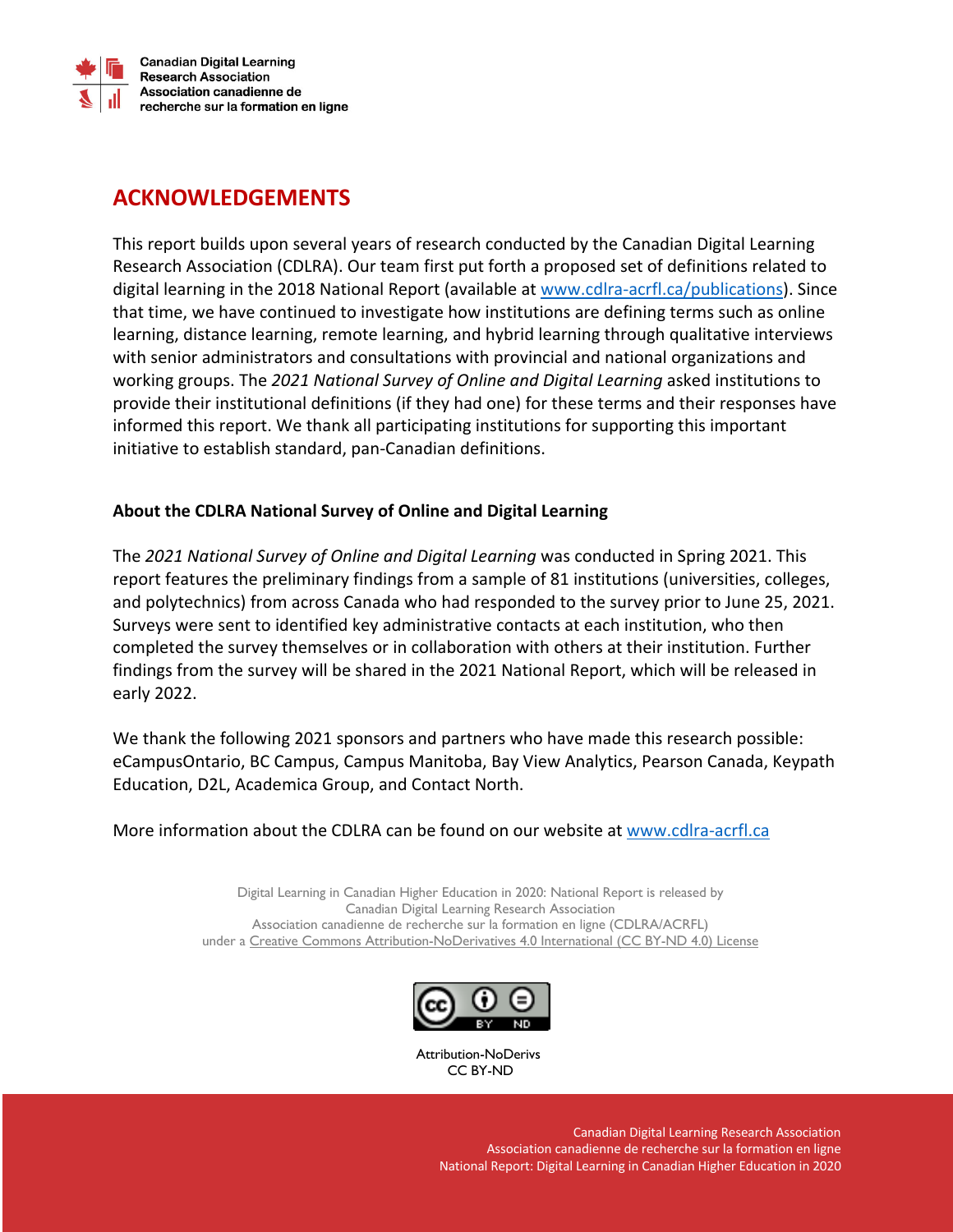

#### **INTRODUCTION**

As the COVID-19 pandemic eases in Canada, and a return to large in-person gatherings seems within reach, in-person learning will once again be possible at Canadian post-secondary institutions. Most institutions anticipate that in-person learning will be offered in the Fall 2021 semester.

Yet, even with a return to in-person learning, data collected by the *Canadian Digital Learning Research Association (CDLRA)* also shows that post-secondary education will be significantly changed as a result of the pandemic. Notably, institutions are planning for more online course offerings, more hybrid course offerings, and more use of technology for in-person teaching and learning going forward.

While the statement that more online, hybrid, and technology-supported learning are expected seems straightforward enough, one only needs to ask what another means when they use these terms to reveal widespread differences in how these commonly used terms are defined.

The purpose of this report is to introduce a pan-Canadian framework for consistently defining commonly used terms related to digital learning. *Digital learning* is an overarching term that captures all kinds of technology supported learning.

This report includes:

- A brief overview of the need to establish consistent meanings for commonly used terms related to educational modes of delivery
- An introduction to the *Modes of Learning Spectrum*, which is the proposed definitional framework

The preliminary findings of the *2021 National Survey for Online and Digital Learning* inform the discussion of the need for a standard, pan-Canadian understanding of online learning, hybrid learning, distance learning, and in-person learning. The *Modes of Learning Spectrum* is then presented as a framework for effectively capturing the various terms currently used by institutions.

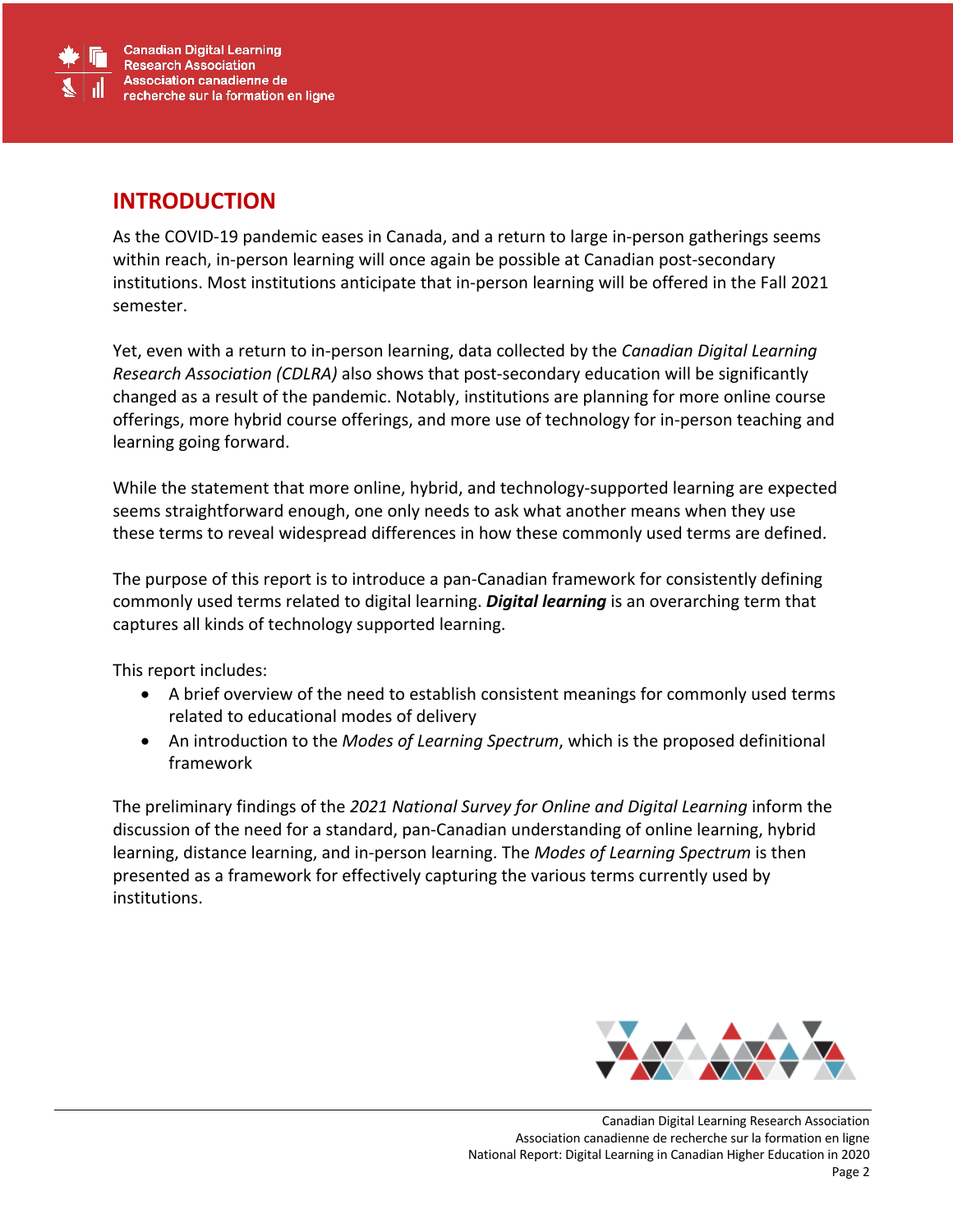

### **THE NECESSITY OF COMMON DEFINITIONS**

For years the terminology used to describe forms of digital learning, such as online learning, hybrid learning, and remote learning has been applied inconsistently. Simply put, two people could be in conversation using the term 'online learning' and hold very different definitions of this term without the other being aware. The pandemic, and the massive shift to delivering courses in an online format, further amplified discrepancies and inconsistencies as individuals and institutions sought to describe and categorize their modes of delivery.

## Varying Definitions Within Institutions

The CDLRA *2021 National Survey of Online and Digital Learning* asked institutions whether they have either a single institutional definition, varying definitions by department, program, or individuals, or both for the following terms: online learning, remote learning, distance learning, and hybrid learning.

Roughly one-half of institutions are lacking institution-wide definitions for online and hybrid learning. For the terms remote learning and distance learning, the proportion of institutions without a single institutional definition rises to approximately two-thirds.



#### **Instutitons Lacking an Institutional-wide Definition**



Canadian Digital Learning Research Association Association canadienne de recherche sur la formation en ligne National Report: Digital Learning in Canadian Higher Education in 2020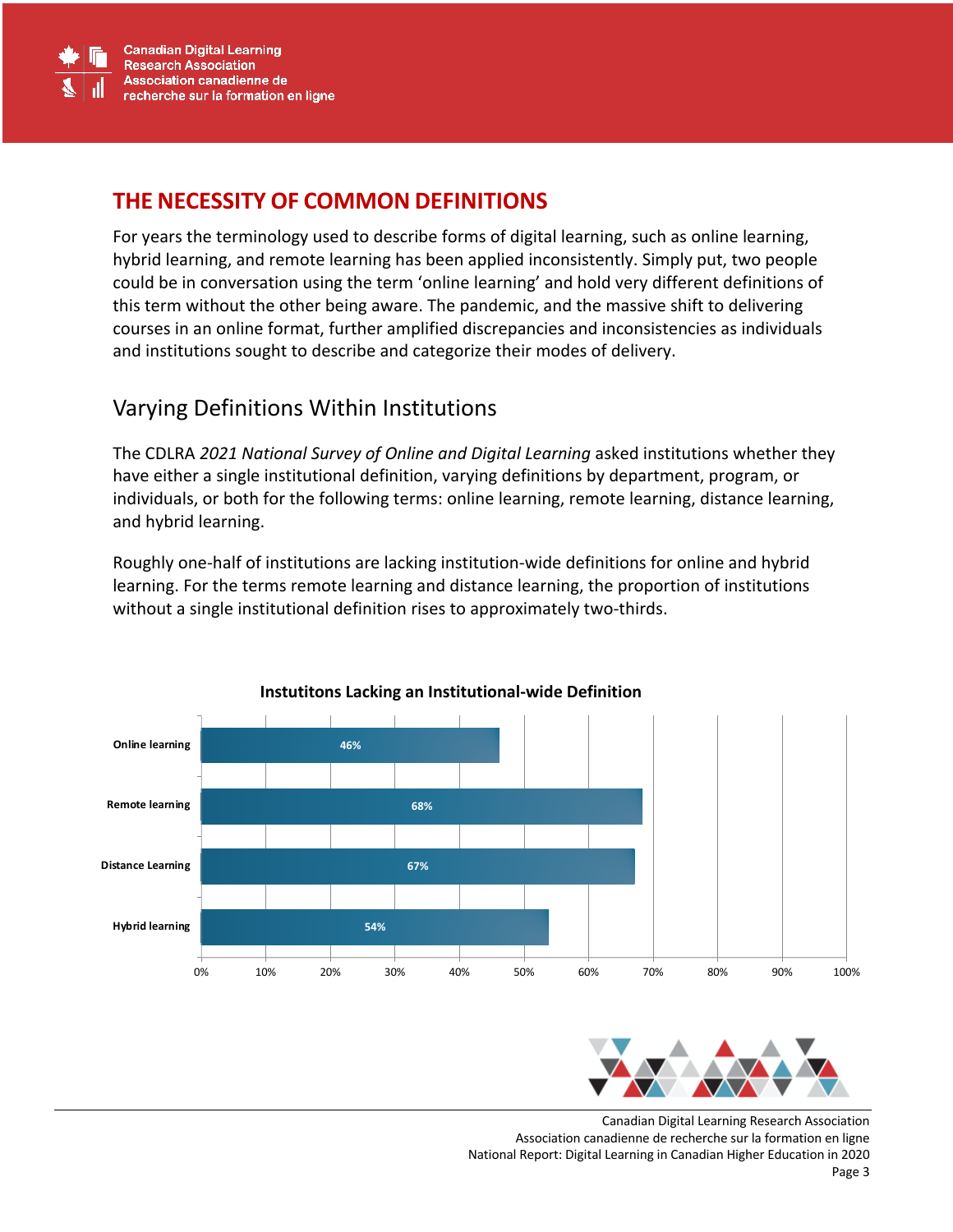

About one-quarter of the institutions without an institution wide definition have varying definitions by department, program, or individuals; however, a substantial minority have no definition whatsoever.



Of the institutions with an institution-wide definition, some reported that they have both an institution-wide definition and also varying definitions by department, program, or individuals. With the exception of remote learning, 8% of institutions reported having conflicting definitions (varying definitions in addition to having an institution-wide definition).



**Instutitons with Conflicting Definitions**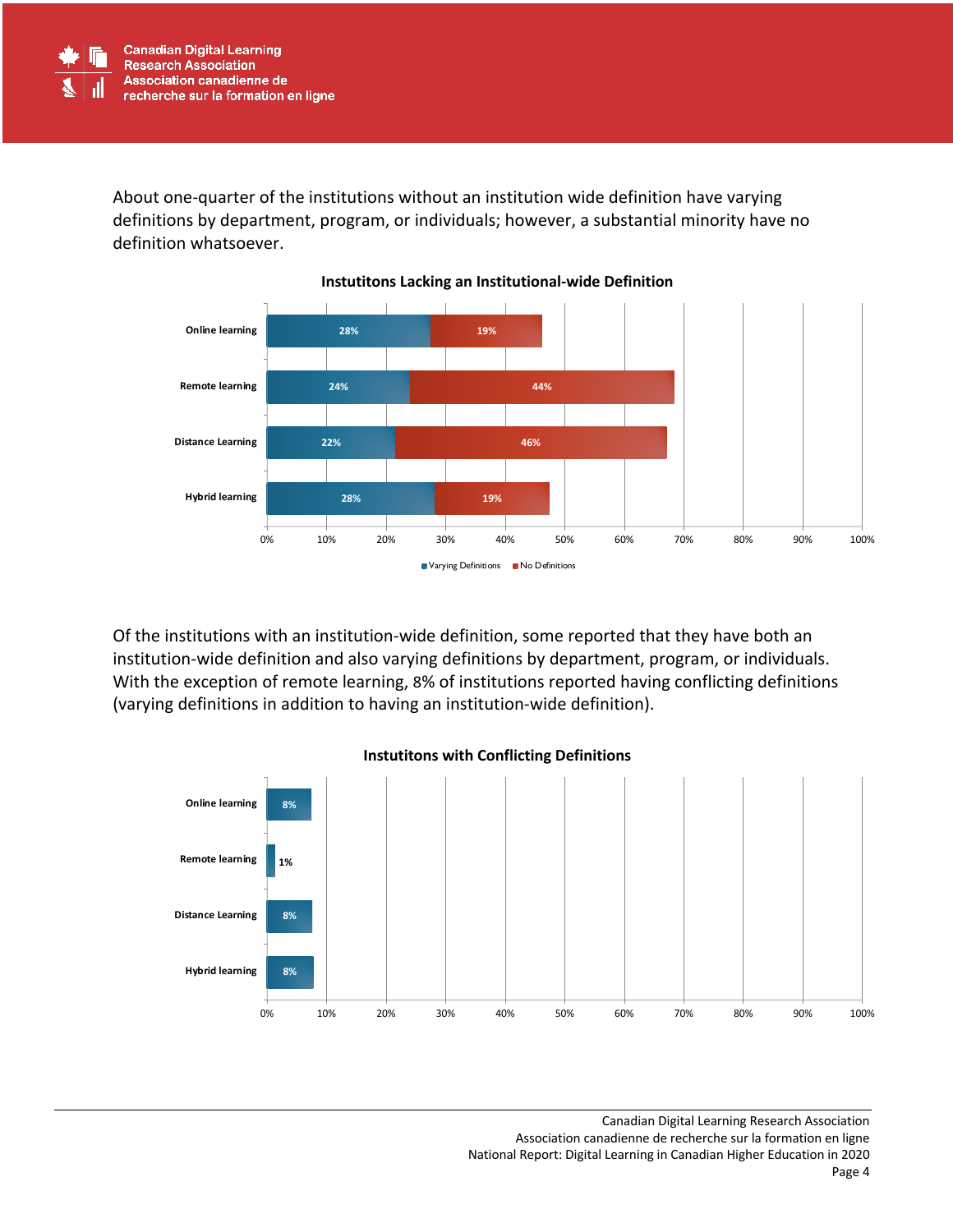

It is important to note that institutions with an institution-wide definition for one term did not necessarily have institution-wide definitions for other terms. For instance, only 40% of all institutions had an institution-wide definition for hybrid learning and an institution-wide definition for online, remote, or distance learning.

# Varying Definitions Among Institutions

To assess the consistency of these definitions across institutions, institutions were asked to provide an open-ended response for each term stating the definitions that they use. The findings from these open-ended responses showed considerable variance from institution to institution and reiterated the need for common meanings.

To illustrate the range of responses, and the contradictions that exist, the following table shows some of the ways that online learning, remote learning, distance learning, and hybrid learning are defined at Canadian post-secondary institutions.

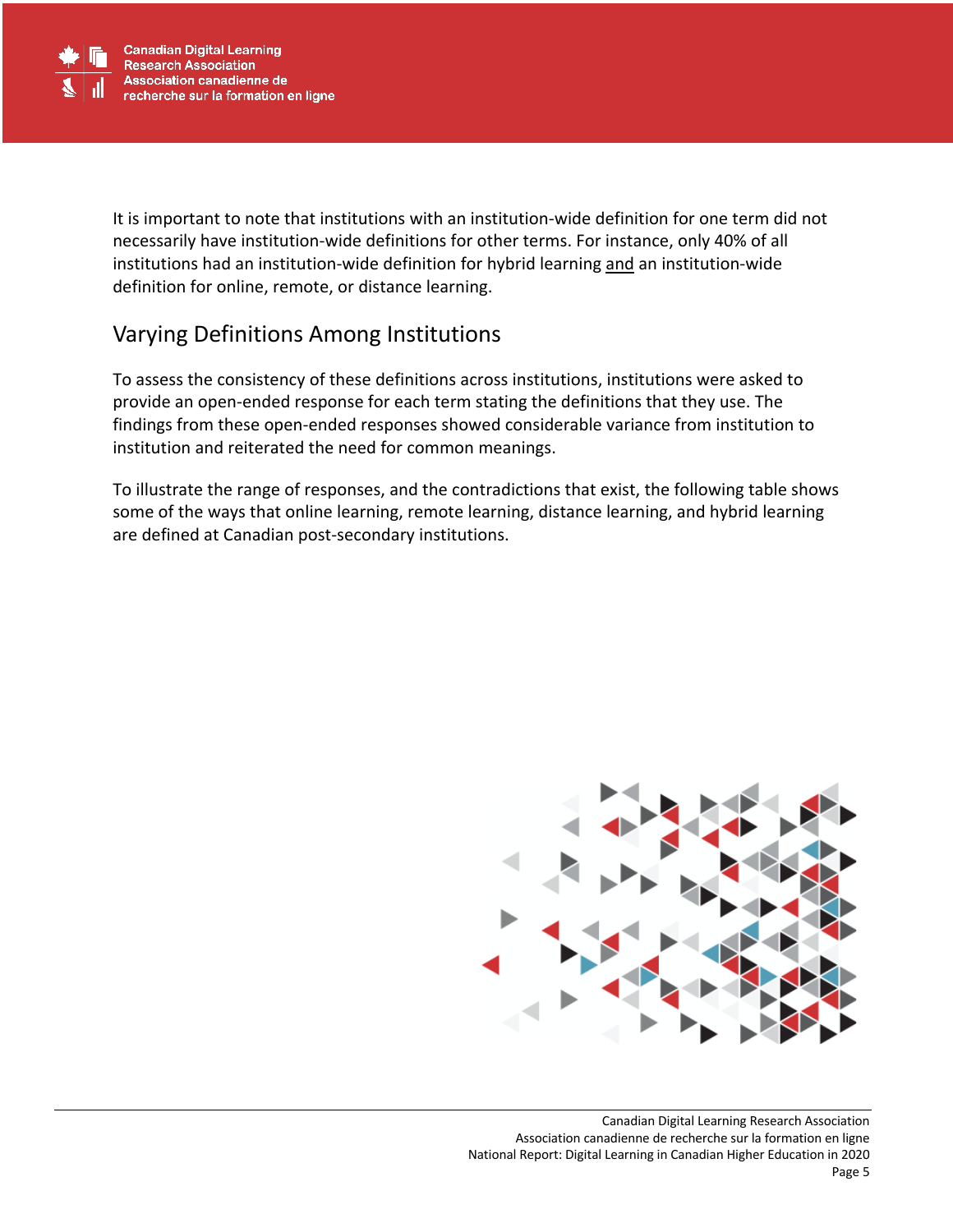

#### **Definitions used by Canadian post-secondary institutions:**

| <b>Term</b>              | Definitions provided by institutions                                                                                                                                                                                                                            |
|--------------------------|-----------------------------------------------------------------------------------------------------------------------------------------------------------------------------------------------------------------------------------------------------------------|
| <b>Online Learning</b>   | Mix of asynchronous and synchronous learning done online<br>$\bullet$                                                                                                                                                                                           |
|                          | Learning fully delivered by a LMS<br>$\bullet$                                                                                                                                                                                                                  |
|                          | Synchronous remote learning<br>$\bullet$                                                                                                                                                                                                                        |
|                          | 100% asynchronous learning<br>$\bullet$                                                                                                                                                                                                                         |
|                          | Training on a virtual platform<br>$\bullet$                                                                                                                                                                                                                     |
|                          | Distance and hybrid courses<br>$\bullet$                                                                                                                                                                                                                        |
|                          | Courses with no in-class component<br>$\bullet$                                                                                                                                                                                                                 |
| Remote Learning          | Learning done in an online environment<br>$\bullet$                                                                                                                                                                                                             |
|                          | Synchronous or asynchronous online learning<br>$\bullet$                                                                                                                                                                                                        |
|                          | Unplanned (e.g., emergency) online learning<br>$\bullet$                                                                                                                                                                                                        |
| <b>Distance Learning</b> | Students choose location of remote learning<br>$\bullet$                                                                                                                                                                                                        |
|                          | Students not required to be on campus<br>$\bullet$                                                                                                                                                                                                              |
|                          | Asynchronous or synchronous learning<br>$\bullet$                                                                                                                                                                                                               |
|                          | Self-paced, individualized learning schedule<br>$\bullet$                                                                                                                                                                                                       |
|                          | Mostly asynchronous with some opportunities for synchronous<br>$\bullet$<br>learning                                                                                                                                                                            |
| <b>Hybrid Learning</b>   | Synonymous with blended learning<br>$\bullet$                                                                                                                                                                                                                   |
|                          | Differs from blended learning (blended = integration of online and<br>$\bullet$<br>face-to-face; hybrid = replacing most of face-to-face with online)<br>Has an assigned classroom but offers a combination of in-person<br>$\bullet$<br>and alternate delivery |
|                          | Theory delivered online and labs delivered in the classroom<br>$\bullet$                                                                                                                                                                                        |
|                          | Students need to attend some on-campus learning<br>$\bullet$                                                                                                                                                                                                    |
|                          | Requires some physical presence and some online learning<br>$\bullet$<br>(asynchronous or synchronous)                                                                                                                                                          |
|                          | Mostly online with one or more in-person intensive components<br>$\bullet$<br>Any combination of delivery formats<br>$\bullet$                                                                                                                                  |
|                          | Mix of online and in-person interaction, involving the use of<br>technologies to facilitate multi-modality, flexibility, and student<br>choice                                                                                                                  |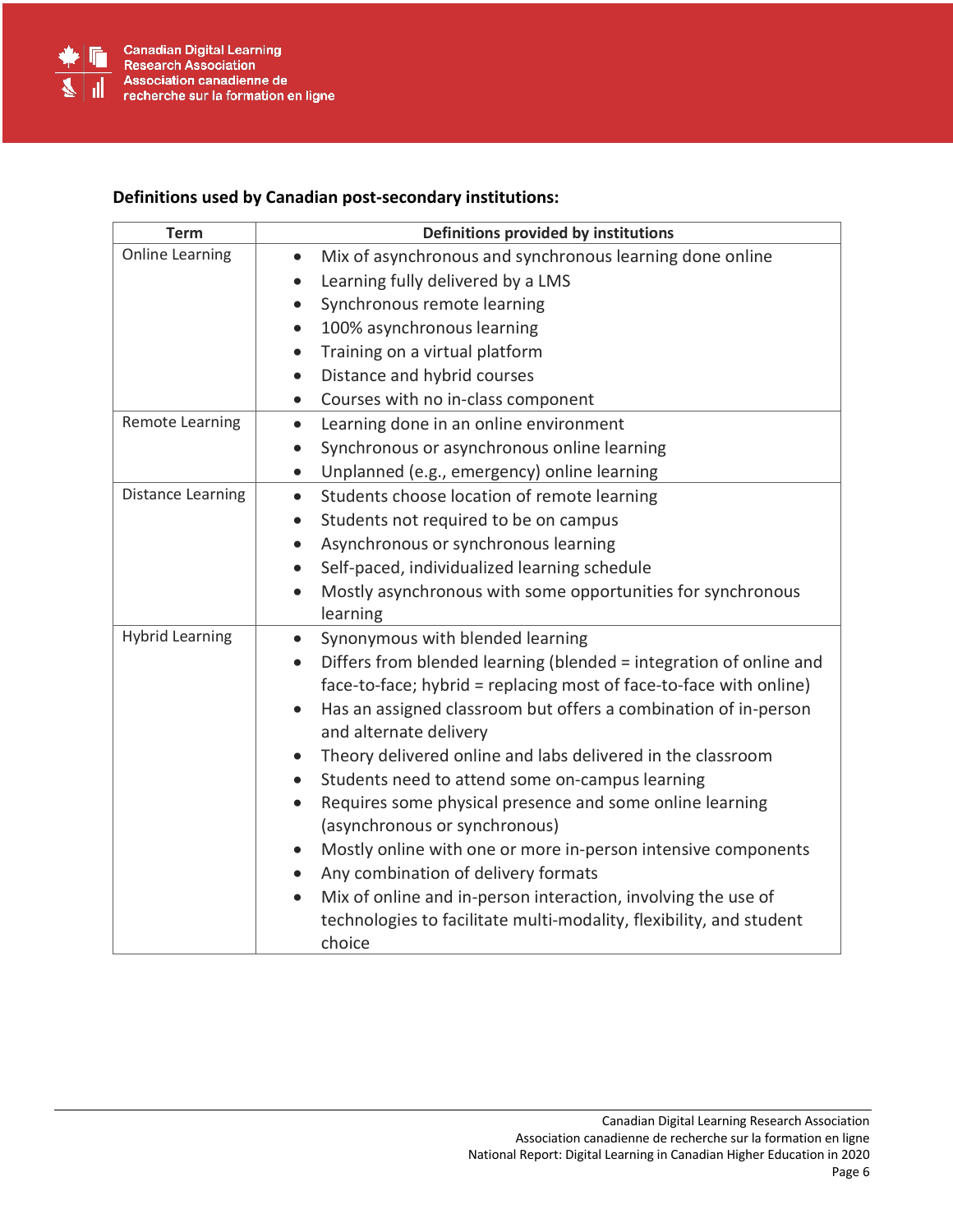

## **A NEW FRAMEWORK: THE MODES OF LEARNING SPECTRUM**

As evidenced by the findings, there is much work to be done to establish consistent, pan-Canadian definitions for terms related to digital learning. Further, there is strong indication that online and hybrid learning will play a much greater role in post-secondary education going forward as a result of the COVID-19 pandemic. In order to effectively track and investigate the evolution of digital learning in Canada, common definitions are critical, even if it requires some institutions to modify their existing definitions.

The *Modes of Learning Spectrum* is proposed to provide a framework for common understanding and it is designed in such a way that the definitions will hold their meaning over time (as technologies and ways of teaching and learning continue to advance). The framework is deliberately broad and enables consistent classification of different modes of learning based on the characteristics of that mode, despite what that type of learning might be called at an individual institution.

# The Modes of Learning Spectrum

|                                                                             | <b>Offline Distance Learning</b><br>(e.g, print resources sent by mail)                                                            |
|-----------------------------------------------------------------------------|------------------------------------------------------------------------------------------------------------------------------------|
| <b>Distance Learning</b><br>(Remote Learning)                               | <b>Online Learning</b><br>(all instruction and interaction is fully online;<br>synchronous or asynchronous)                        |
|                                                                             | <b>Hybrid Learning (Blended Learning)</b><br>(Blend of online and in-person instruction;<br>online is synchronous or asynchronous) |
| In-Person Learning<br>(Face-to-Face Learning,<br><b>On-Campus Learning)</b> | <b>In-Person Technology-Supported Learning</b><br>(in-person instruction is technology-supported,<br>use of digital resources)     |
|                                                                             | <b>In-Person Learning</b><br>(no technology or digital resources)                                                                  |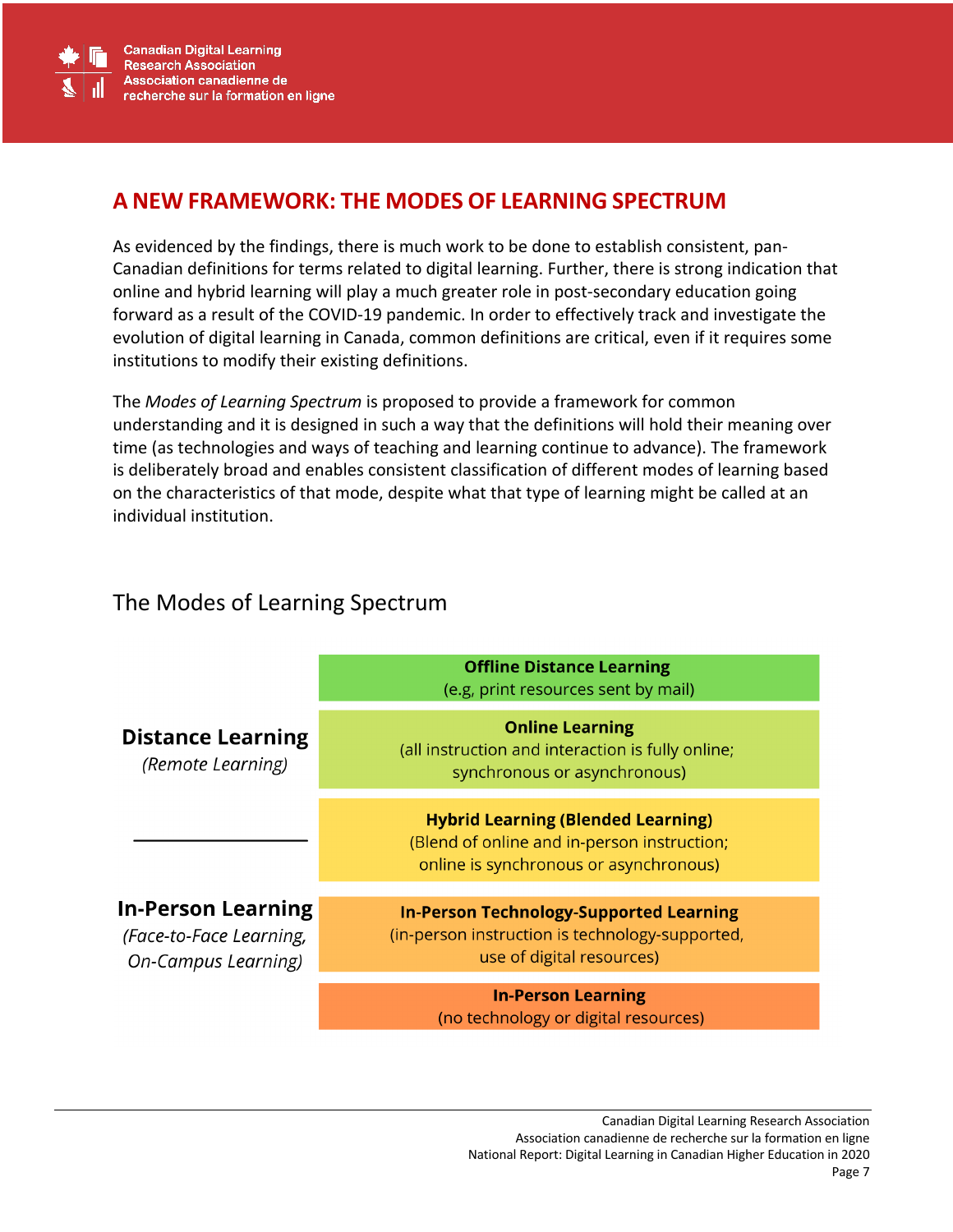

The *Modes of Learning Spectrum* framework first makes the distinction between *distance learning* and *in-person learning*. With the acknowledgement that some institutions have distinct definitions for *remote learning*, this framework considers the terms *distance learning* and *remote learning* to be interchangeable. Similarly, the term *in-person learning* is interchangeable with the terms *face-to-face learning* and *on-campus learning*.

*Distance learning* is defined as all learning that takes place at a distance. *Online learning* (where the learning experience is delivered via the Internet either synchronously or asynchronously) is the predominant mode of distance learning; however, distance learning also includes *offline distance learning* (where the learning experience is fully remote but does not use Internet technology, such as a course being delivered in print format via mail).

While at the start of the pandemic, *emergency remote teaching* was differentiated from *intentional online learning*, both fall into the category of *online learning* for the purposes of this framework. *Emergency remote teaching* and *intentional online learning* should be considered two different types of online learning.

*In-person learning* is defined as learning that takes place entirely within a physical classroom with one's peers and instructor physically present. In-person learning may use technology within the classroom, or technology available on-campus, to facilitate learning and students may be expected to use technology (e.g., Learning Management System (LMS), digital textbooks, laptop computer) to complete course assignments. All instruction takes place in a physical classroom context.

The dividing line between distance learning and in-person learning is placed at the centre of *hybrid learning*.

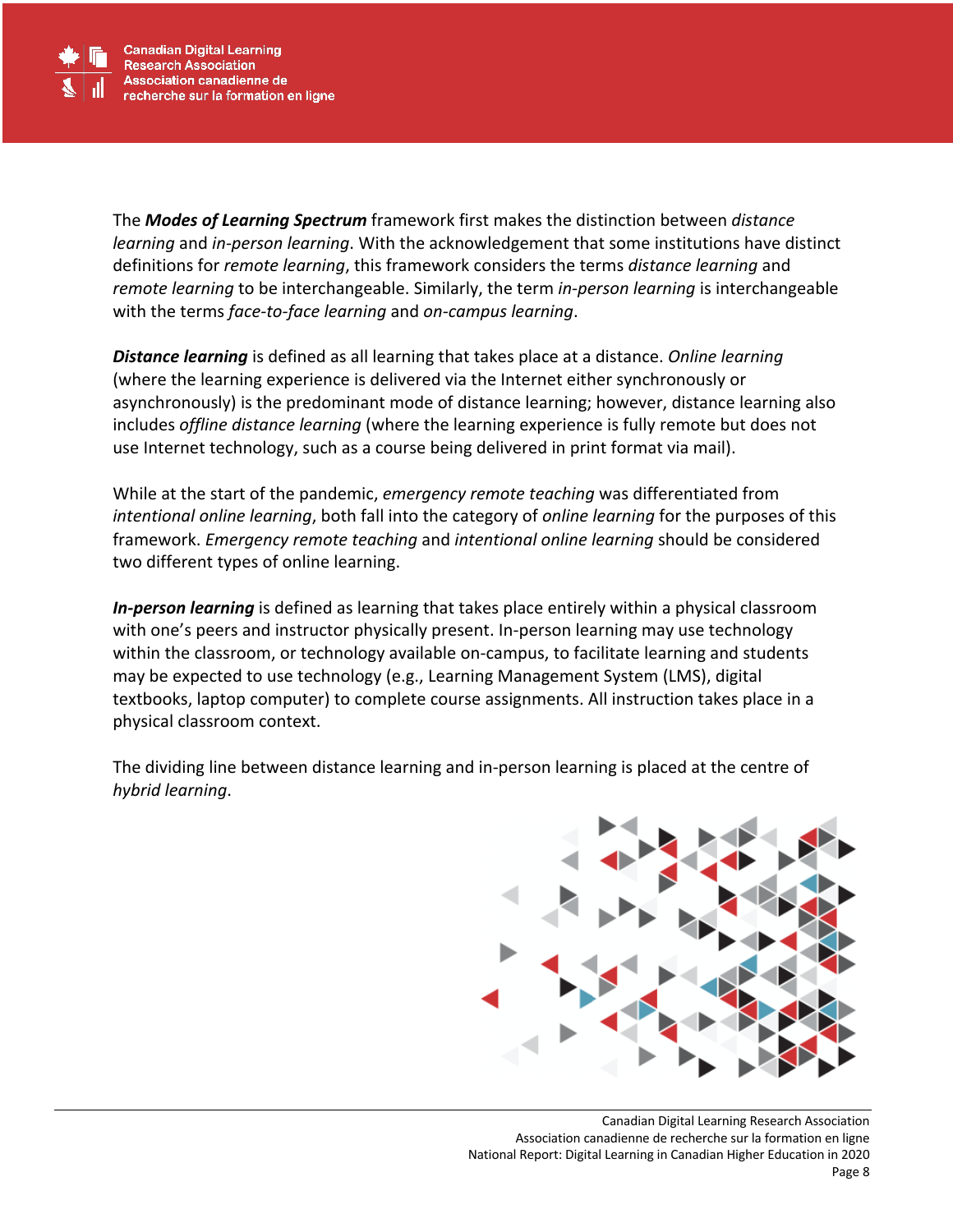

**Hybrid learning** is a learning experience that is designed to combine both online and in-person instruction. While some institutions have separate definitions for hybrid learning and blended learning, it appears that these terms are used interchangeably for the most part. For consistency sake, the *Modes of Learning Spectrum* uses the term hybrid learning, but considers it to be interchangeable with blended learning.

Hybrid learning presents the greatest area of ambiguity, especially as different forms of hybrid learning have emerged. The term hybrid learning is an umbrella term that captures all different types of hybrid learning such as flipped learning, hyflex learning, and online learning with an inperson intensive component. There are varying definitions for these terms and further definitional work specific to types of hybrid learning is needed.

It is important to note that some forms of hybrid learning require students to participate in both an online learning mode and an in-person learning mode whereas other forms of hybrid learning provide both options, but leave the choice of learning mode to the student. For example, hyflex learning is emerging as an option at more and more institutions across Canada, in which students enrol in a course that offers them the ability to choose their mode of delivery (in-person or online) and shift modes of delivery during the course in accordance with their individual needs and preferences.

The question of determining whether an offering is hybrid is further muddled when looking at courses at the section level and at the student level:

- A course that offers different sections with different modes of learning would not be considered hybrid unless each section either requires or gives students the option of learning both online and in-person (e.g., hyflex learning).
- Upon registration, if students are required to commit to learning either fully online or fully in-person, then the course or section should be marked as either online learning or in-person learning, not hybrid learning.
- A student who has the option to shift between online and in-person learning throughout a course is participating in hybrid learning regardless of whether they choose to learn exclusively online or exclusively in-person.

**The objective of the** *Modes of Learning Spectrum* is to produce measurable categories and to be able to place most courses offered at post-secondary institutions into three big buckets: online learning, hybrid learning, and in-person learning. The recommended first priority is to be able to differentiate online learning from all other offerings (hybrid and in-person) with the secondary priority to differentiate hybrid learning from in-person learning (particularly inperson technology-supported courses).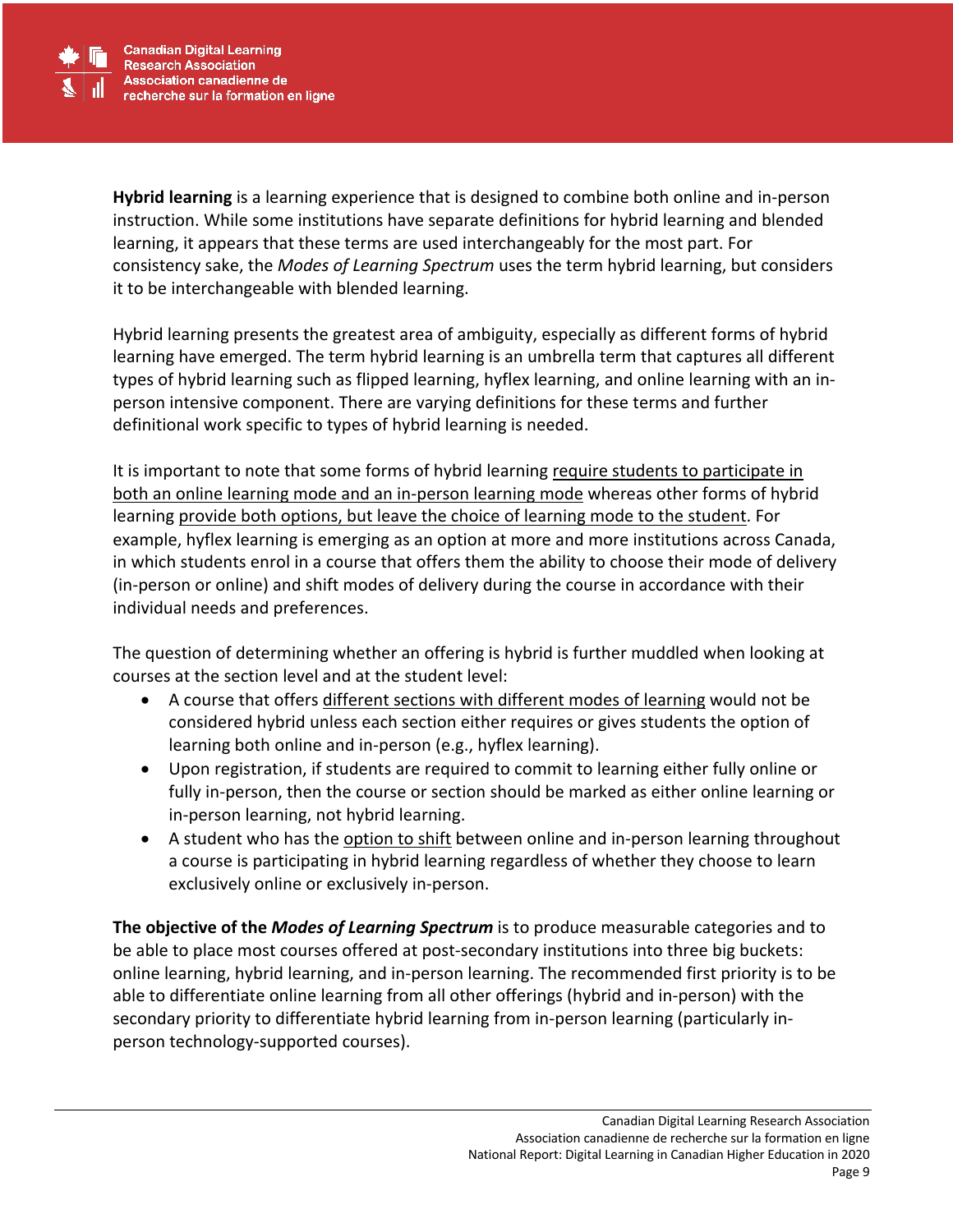

#### **CONCLUSION**

In conclusion, the *Modes of Learning Spectrum* seeks to offer clarity where there has previously been confusion, contradiction, and ambiguity. As digital learning advances post-pandemic, it is essential that we have consensus on the meaning of commonly used terms for the following reasons:

- Online and hybrid learning is growing. Institutions are planning to have more online and hybrid course offerings for students in the 2021-22 academic year. There is an expectation that students will want more flexibility and distance learning options even when a full return to in-person learning is possible.
- Because of the inconsistencies in how course offerings are defined, accurately tracking the growth of online and hybrid learning over time has not been possible.
- It is unlikely that institutions will achieve consensus on definitions without a nationallevel or provincial-level mandate by governing agencies. It is important that any such mandate can effectively capture what institutions are already doing and is not burdensome for institutions to adopt.

Considering the wide range of teaching approaches being used by faculty across the country, as well as the emergence of new pedagogical strategies, overly specific definitions for key terms add unnecessary complexity and confusion. The *Modes of Learning Spectrum* is deliberately broad in order to capture many different ways of teaching and learning in each category.

Consistently categorizing and tracking online learning is the recommended first step. Following that, strategies should then be put into place to differentiate and track hybrid learning and in-person learning.

*\*This report will be shared with leaders in Canadian post-secondary education throughout 2021 to test and refine the proposed framework (with the objective of gaining national-level consensus on defining and categorizing various modes of learning in the post-pandemic era by 2022). Please contact Dr. Nicole Johnson, CDLRA Research Director, with any feedback you would like to offer on this report.*